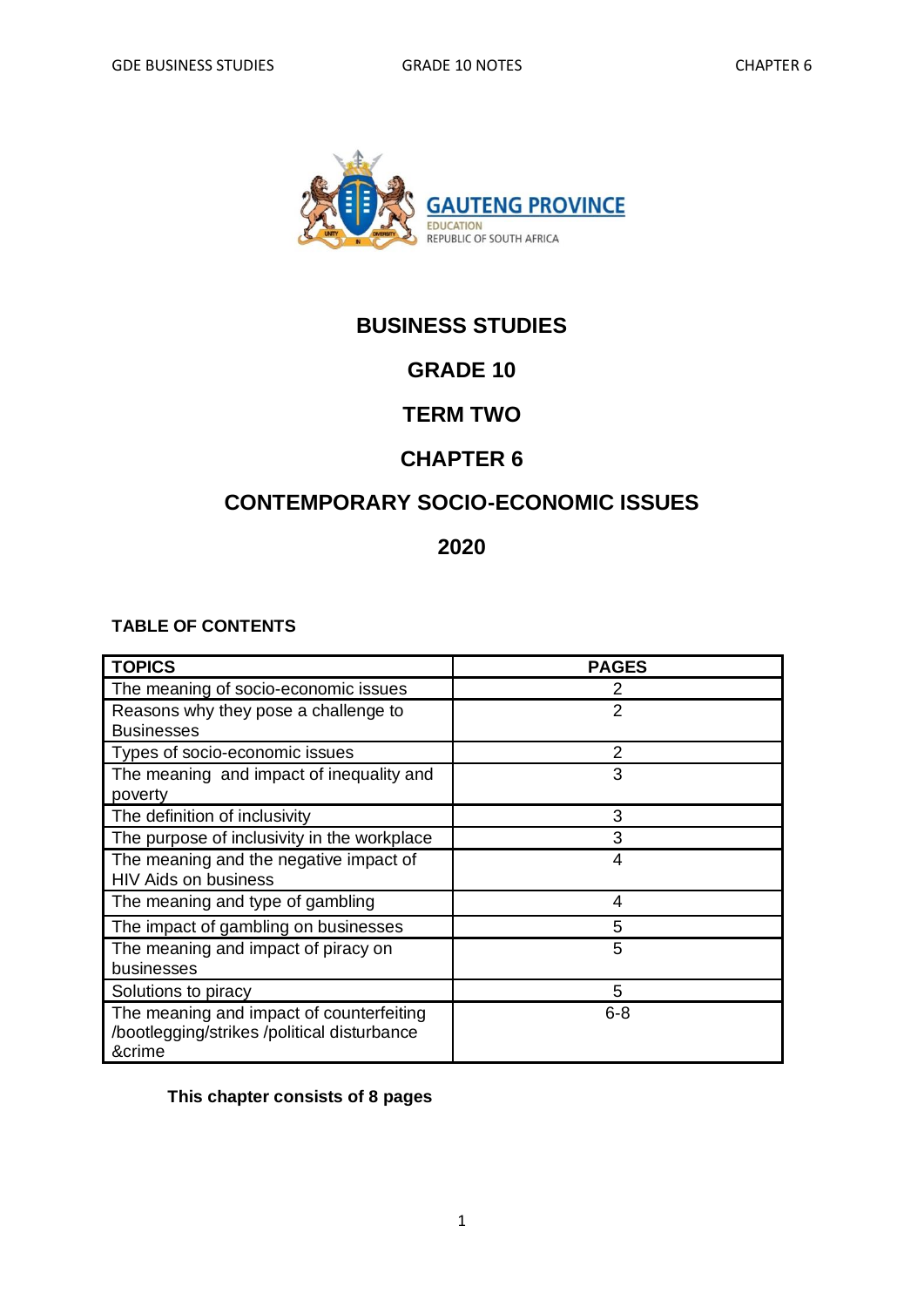#### **CONTENT DETAILS FOR TEACHING, LEARNING AND ASSESSMENT PURPOSES**

- Explain the meaning of socio-economic issues and the reason why they pose a challenge to businesses.
- Define/Give the meaning of inequality and poverty.
- Explain/Discuss/Describe the impact of inequality and poverty on businesses.
- Define the term "inclusivity" and explain the purpose of inclusivity in the workplace.
- Evaluate the negative impact of HIV/Aids on businesses.
- Outline the different types of gambling and explain their impact on businesses
- Define/Elaborate on the meaning of piracy
- Discuss the impact of piracy on businesses.
- Recommend solutions to piracy, e.g. copyright, patent and trademarks.
- Explain the meaning of counterfeiting /bootlegging/strikes /political disturbance &crime
- Explain/Discuss the impact of the above-mentioned socio-economic issues on businesses.
- Identify socio-economic issues from given scenario/statements. Support your answer by quoting from the scenario.
- Explain the impact of socio-economic issues identified in scenarios/statements on businesses.

#### **1.1 Meaning of socio-economic issues**

- Socio-economic challenges are issues that affect people and the economy in a negative way.
- They are problems that come from social/people and economic/money circumstances.

#### **1.2 Reason why they pose a challenge to businesses**

- Socio-economic issues affect consumer spending due to poverty and unemployment.
- These issues place extra burdens and expenditure on businesses as they have to develop policies/support systems/ informative programs to address them.
- Businesses are expected to create as many job opportunities as possible to assist government address these issues which places a financial burden on them.
- They must also educate employees on social issues and how to become involved in the community to address these social issues.

#### **1.3 Types of socio-economic issues**

- Inequality and poverty
- Inclusivity
- HIV/Aids
- Gambling
- Piracy
- Counterfeiting
- Bootlegging
- Strikes /political disturbance
- Crime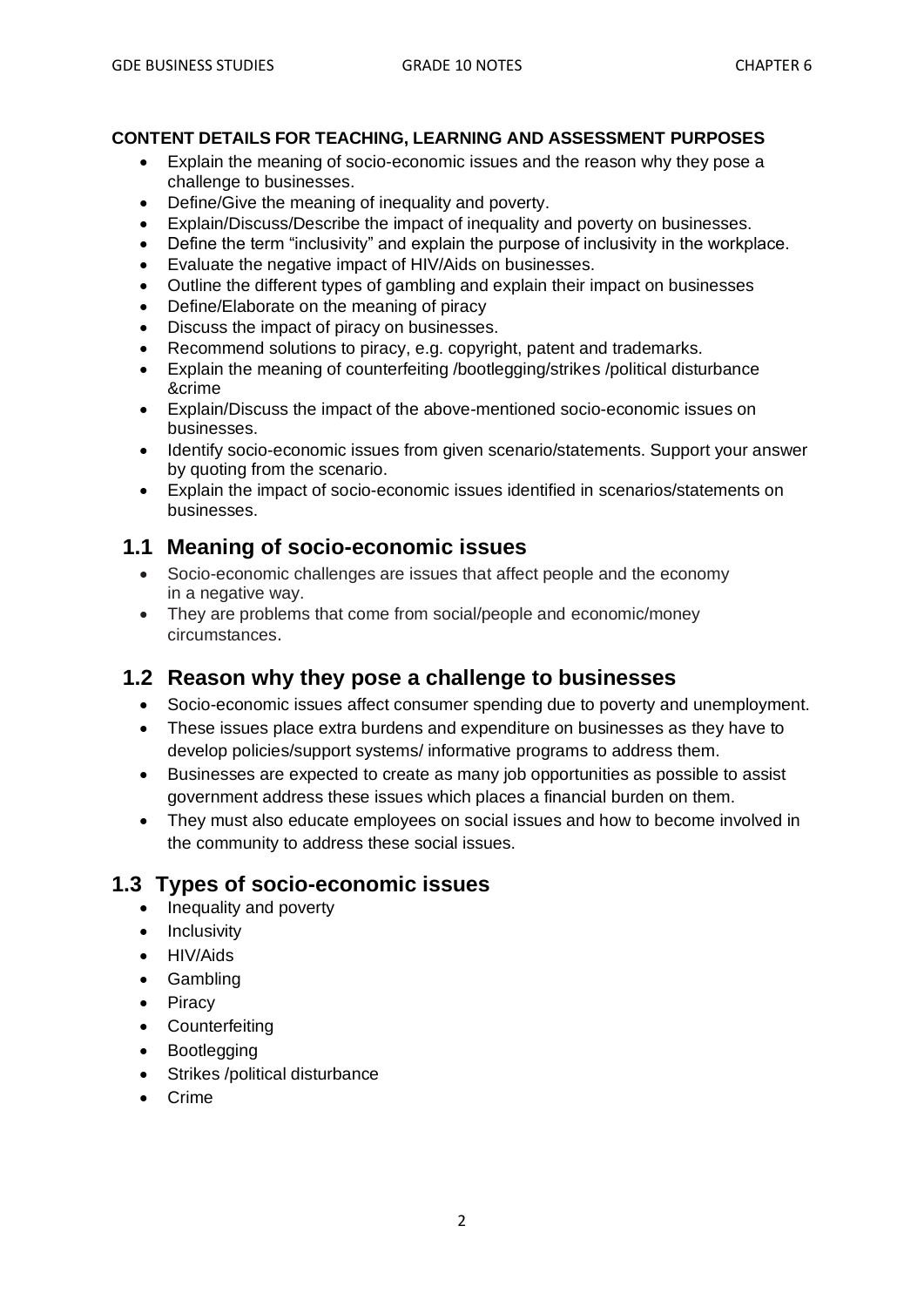## **2 Inequality and poverty**

## **2.1 Meaning of inequality**

- Inequality is the degree to which people do not have the same opportunities and are treated differently because of their social status.
- It means that people are not equal e.g. some have lots of money/access to education, while others are desperately poor.

# **2.2 Meaning of poverty**

- Poverty is the state in which people have little or no money to buy their basic needs.
- People in poverty usually have poor living conditions, hunger and increased susceptibility disease.

### **2.3 Impact of inequality and poverty on businesses**

- People cannot participate fully in the economy.
- Businesses spend more money on social responsibility programmes to address inequality and poverty.
- Poverty shrink the market because people cannot afford to buy luxuries.
- Poverty lead to crime such as shoplifting and robberies on businesses.
- Increases violence as groups scramble for better status and social positions.
- Businesses spend money on improving security due to robberies and shoplifting.
- More money is spent on relieving poverty through their social responsibility programmes.
- Inequality results in lack of skills and job opportunities.

# **3 Inclusivity**

## **3.1 Meaning of inclusivity**

- Inclusivity means giving everyone opportunities without discriminating based on age, race, gender, sexual orientation, disabilities/HIV status etc.
- Inclusivity means valuing the differences between people and consciously encouraging diversity in the workplace.

## **3.2 Purpose of inclusivity in the workplace**

- Inclusivity enables businesses to make the best use of all human resources.
- Promotes equal opportunity for every employee to obtain skills that will lead to promotion and career path.
- Promotes respect for each person and their contributions in the workplace.
- Promotes healthy/happy working environments, which in turn increase job satisfaction and productivity.
- Increase tolerance of each other's ideas and beliefs.
- Increase communication in the workplace so that business goals/objectives are achieved.
- Businesses are able to use a variety of talents and skills.
- Inclusivity increases education and training resulting to a decrease in poverty.
- Increases the number of middle-class people participating in the economy.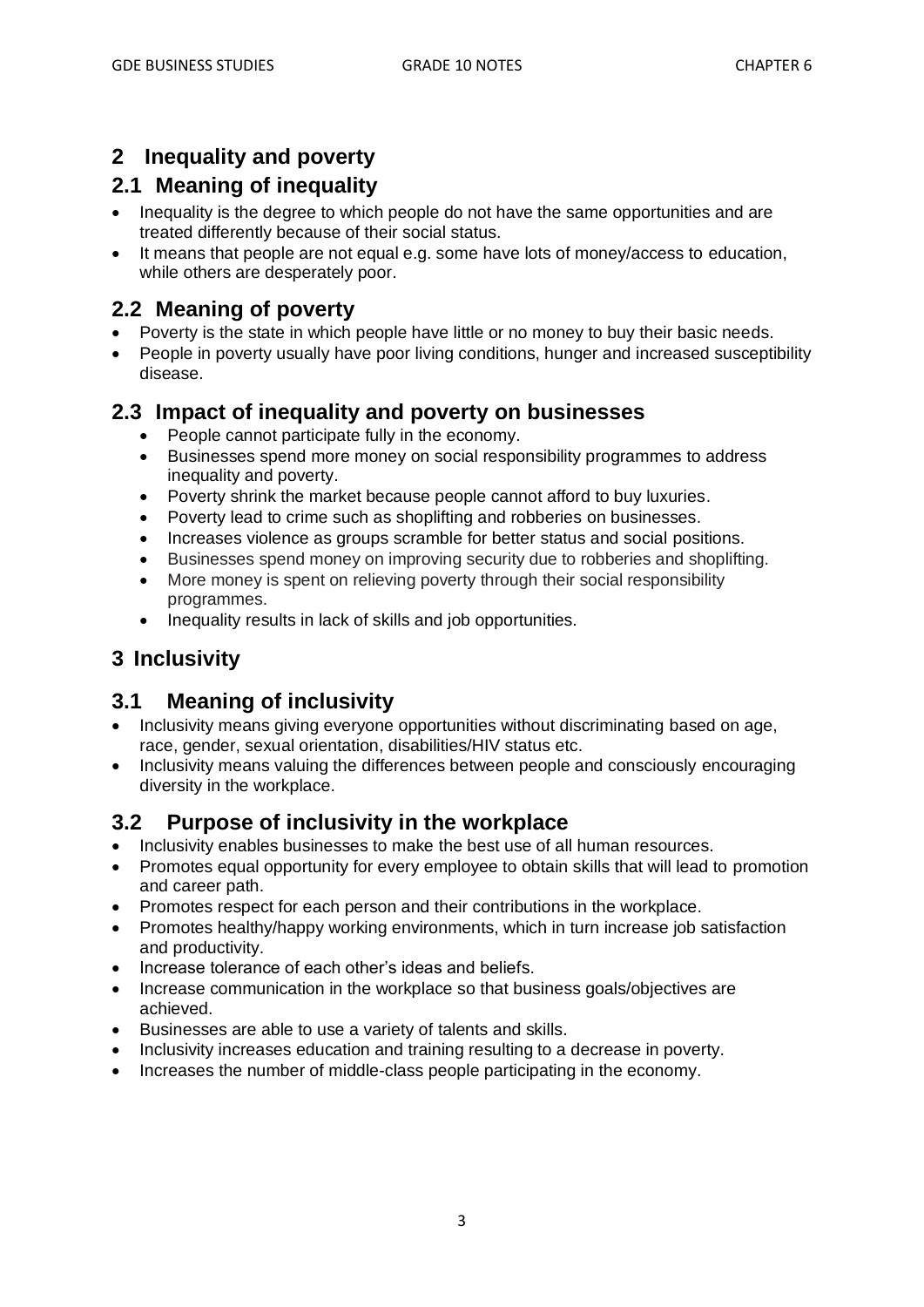### **4 HIV/Aids**

#### **4.1 Meaning of HIV/Aids**

- Aids is a disease caused by a virus called HIV.
- When HIV gets into a person's body, it attacks the immune system / lowering the body's natural ability to fight infections.

#### **4.2 Negative impact of HIV/Aids on businesses**

- Loss of skilled staff due to HIV related illnesses.
- Profits will be lower as production decreases.
- High absenteeism from illness resulting to a decrease in productivity.
- Conflict can arise among staff if they discover that a worker is HIV positive.
- Businesses find it difficult to keep up production levels and to meet deadlines because of poor staff morale.
- Businesses face increased costs of finding/recruiting/training replacements.
- The pool of available skilled workers is getting smaller due to the high rate of HIV infection.
- The costs of finding replacement employees and recruiting are high.
- Business need to invest money in programmes to educate the workers regarding AIDS.
- Decrease in the number of consumers cause a drop in the demand for goods and services.
- Costs such as insurance/retirement funds/health/safety are higher as a result of HIV for the business.
- Businesses face increased costs of paying benefits like housing subsidies, medical care, funeral care and pension funds.
- Staff morale might be low as they are concerned about their health thus lowering productivity.

# **5 Gambling**

#### **5.1 Meaning of gambling**

- Gambling means to bet on something of which the outcome is not sure.
- It can take on form of playing games in the hope that some money could be won.
- Although gambling is legal, it gives false hope.

## **5.1 Types of gambling**

- Pyramid schemes
- Money laundering
- Card games
- Casino
- **National lottery**
- Scratch cards
- Slot machines
- Horse betting
- Fafi/ Mochina
- Unofficial lottery type schemes
- Bingo halls
- Unlicensed casino's
- Internet gambling, as it is sometimes linked to organised crime animal fighting.
- Unlicensed operations offering gambling to the public.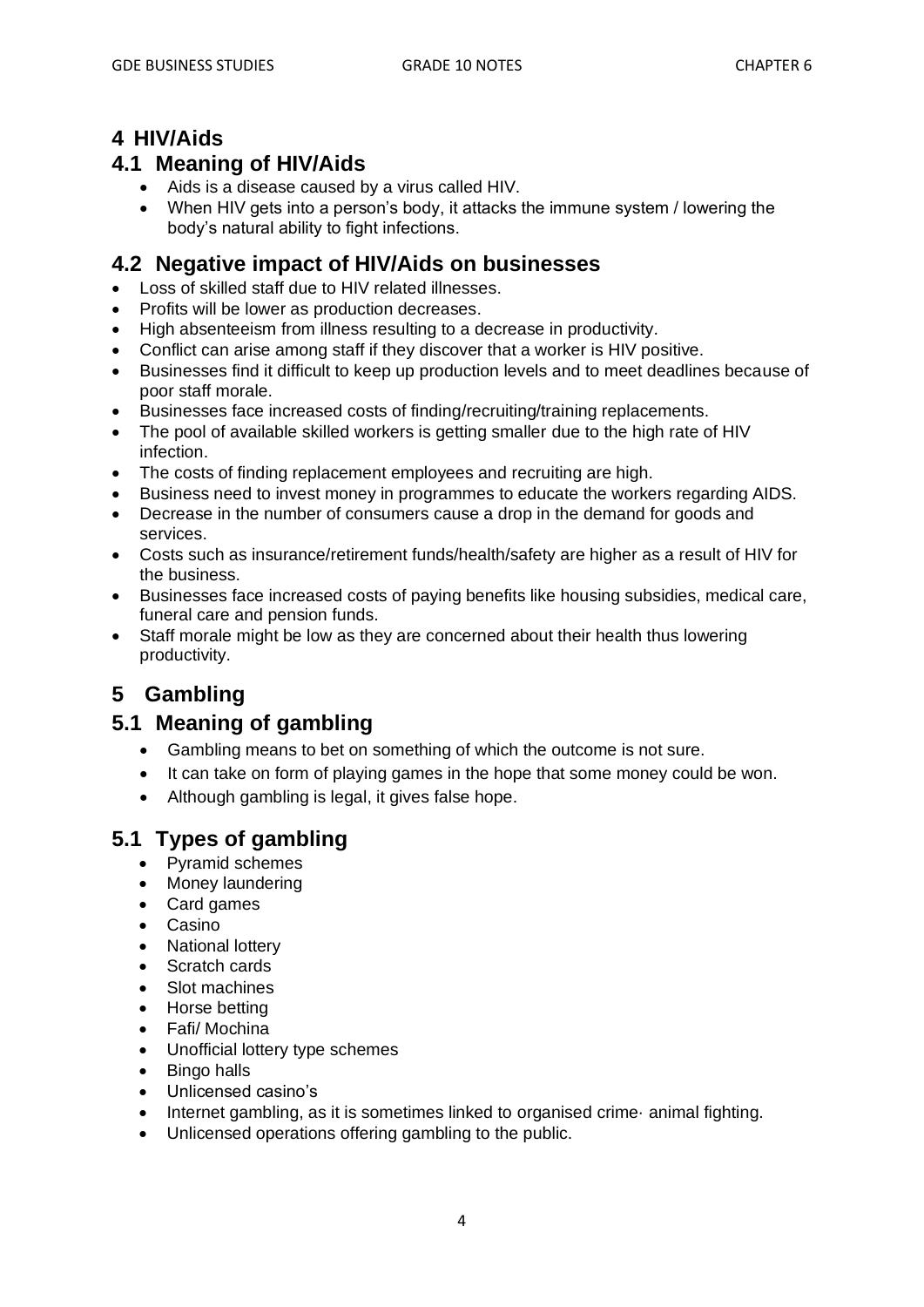## **5.2 Impact of gambling on businesses**

- Employees may not work overtime at short notice.
- High rate of employee absenteeism.
- Local businesses forced out of business.
- Gambling hides criminal activities and can lead to workplace violence.
- Compulsive gamblers cannot focus on work while preoccupied with gambling.
- Compulsive gambling puts a strain on relationships in the workplace.
- Addicted employees could also steal to get money for gambling.
- Reduces productivity as it encourages crime and corruption.
- When gamblers lose their money, they have less to spend on goods and services, which affects business negatively.
- Decrease in savings leads to a decrease in future production.
- Less buying power as people may lose their money on pyramid schemes, casino gambling etc.

## **6 Piracy**

## **6.1 Meaning of piracy**

- Piracy refers to the illegal copying of original music/films/books/patent rights/trade marks without the rightful owner's permission.
- It can involve physical copies/electronics copies that are downloaded illegally from the internet.
- Pirated goods are unauthorised copies of copyright material such as DVDs or CDs.

### **6.2 Impact of piracy on businesses**

- Consumers no longer value the worth and quality of genuine products sold by businesses
- The business image and reputation can be damaged by inferior counterfeit goods.
- The businesses producing the original goods have their profits reduced if piracy occurs.
- Piracy also deprives the original artist of his/ her or income.
- People who buy pirated copies contribute to the problem for businesses

## **6.3 Solutions to piracy**

#### **6.3.1 Copyright**

- The owner of intellectual property has the right to produce and copy the intellectual property.
- Includes literacy/musical works/artistic works etc.

#### **6.3.2 Patent**

- Exclusive right to make use of or sell the invention or a product made an invented process for a limited period of time.
- It is invention, someone who holds a patent has the sole right to produce and sell in invention.
- A discovery/scientific method/a literary etc.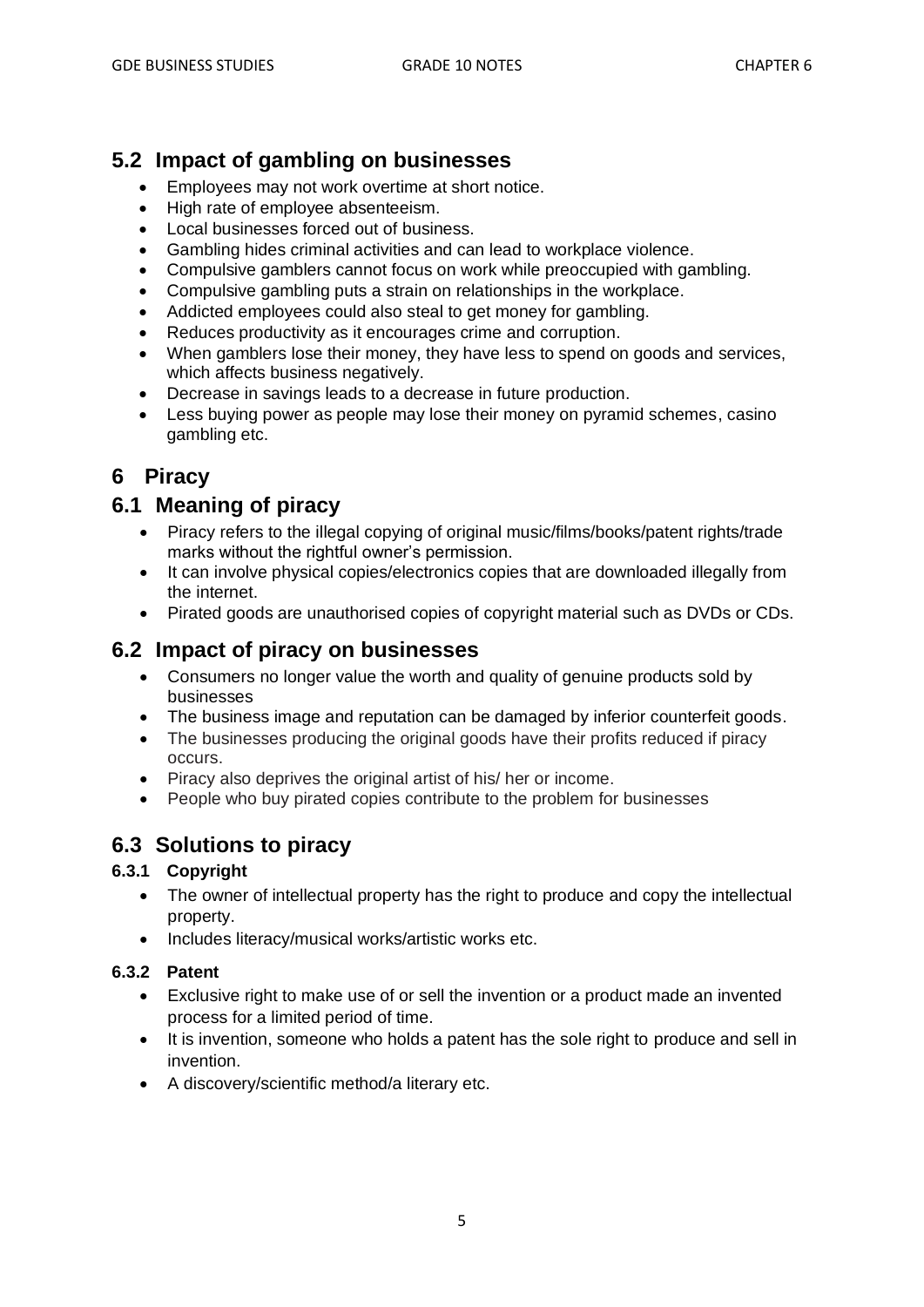#### **6.3.3 Trade marks**

- Registration of the use of a brand name/slogan/symbol or a combination to make a product or services recognisable and known.
- A unique mark that represents a business enterprise and which belongs to the business enterprise.
- Includes words/slogans/sign etc.

# **7 Counterfeiting**

#### **7.1 Meaning of counterfeiting**

- Counterfeits goods are copies/imitations of genuine goods such as clothing/shoes that are marked with a fake logo/trade mark.
- They are products that are imitated and packed to resemble the original, high priced goods.

#### **7.2 Impact of counterfeiting on businesses**

- Counterfeits often result in price increases of original goods
- Consumers are often tempted to buy counterfeits because of the considerable price differences
- Counterfeits reduce the sales and profits of businesses
- Businesses lose money that could have been used for expansion and the creation of job opportunities
- Counterfeits often result in price increases of original goods
- Consumers are often tempted to buy counterfeits because of the considerable price differences
- Counterfeits reduce the sales and profits of businesses

# **8 Bootlegging**

#### **8.1 Meaning of bootlegging**

- It is the recording of live/broadcast performance without the permission of the performers/songwriters/ record company which are copied and sold.
- The example of bootlegging is selling of illegal copied DVDs of latest movies on street corners.
- Criminals go to great extremes to record movies with handheld devices during a live cinema screening.

#### **8.2 Impact of bootlegging on businesses**

- Businesses lose out on profit.
- Businesses may experience decline in sales due to fake/imitated distribution of products.
- Businesses may be forced to implement price adjustment strategies to minimise the impact.
- Businesses expenses will increase if legal actions are taken.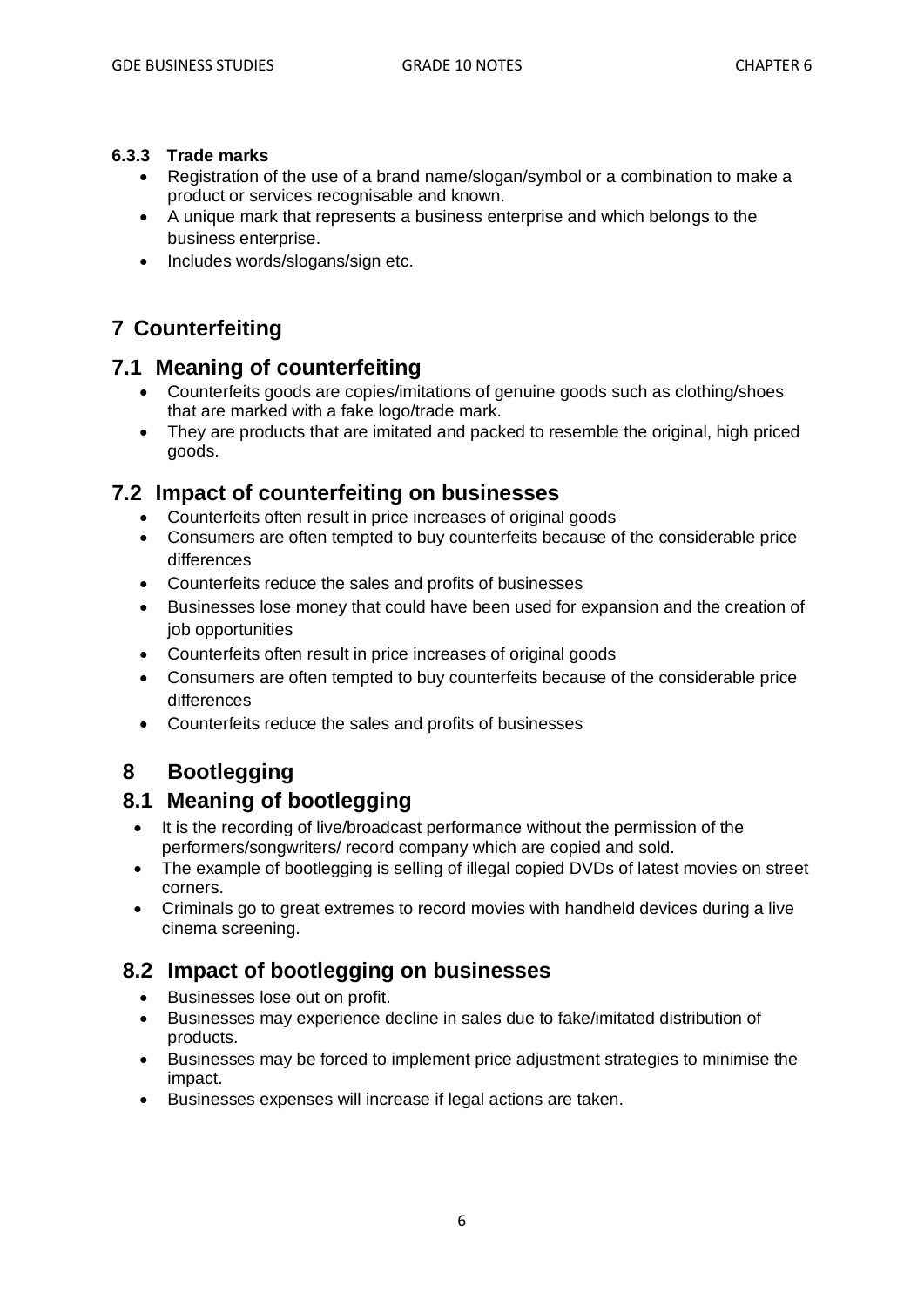### **9 Strikes**

# **9.1 Meaning of strikes**

- A strike/labour dispute is a collective refusal of employees to work because of an issue in the workplace, aimed at forcing the employer to give in to demands.
- It is a collective action taken by a group of unhappy employees to accept their demands.
- Strikes may take form of a go slow, lock outs and sympathy strikes.
- It is a dispute between the employer and employees when they cannot agree on wage increases/changes in working conditions, even after negotiations.

## **9.2 Impact of strikes on businesses**

- This could make the business to be unable to meet its contractual obligation and the business losing contracts.
- The cost of making up all the working hours is too high.
- Strikes can be violent because strikers intimidate those employees who do not want to go on a strike
- Scares off potential investors.
- May results in losses of production as employees stay absent from work during strikes.
- Strike actions may lead to production losses and decline in sales.
- Businesses may be forced to close down operations after strike actions.
- May lead unhealthy working relationships between the management and workers.
- May force businesses to retrench some of its skilled workers to recover from losses.

## **10 Political disturbance**

#### **10.1 Meaning of political disturbance**

- It is a form of protest by a group of people showing their displeasure on lack of service delivery/proper housing/poor pay/poor work conditions/etc.
- Political disturbance reflects frustration on the part of communication who may not feel that they have an effective voice in formal political processes.
- It is when a group of people protest against a socio-economic problem and feel that the government is not doing enough to solve the issue.

## **10.2 Impact of political disturbance on businesses**

- People in township/informal settlement areas may block roads preventing employed people from going to work due to service delivery protests.
- Scares off potential investors.
- Businesses may be forced to close especially those located in townships.
- May results in losses of production as employees stay absent from work during political disturbances.
- Many businesses suffer losses as a result of damage to property.
- Riots can result in increased unemployment if shopkeepers are forced to shut down.